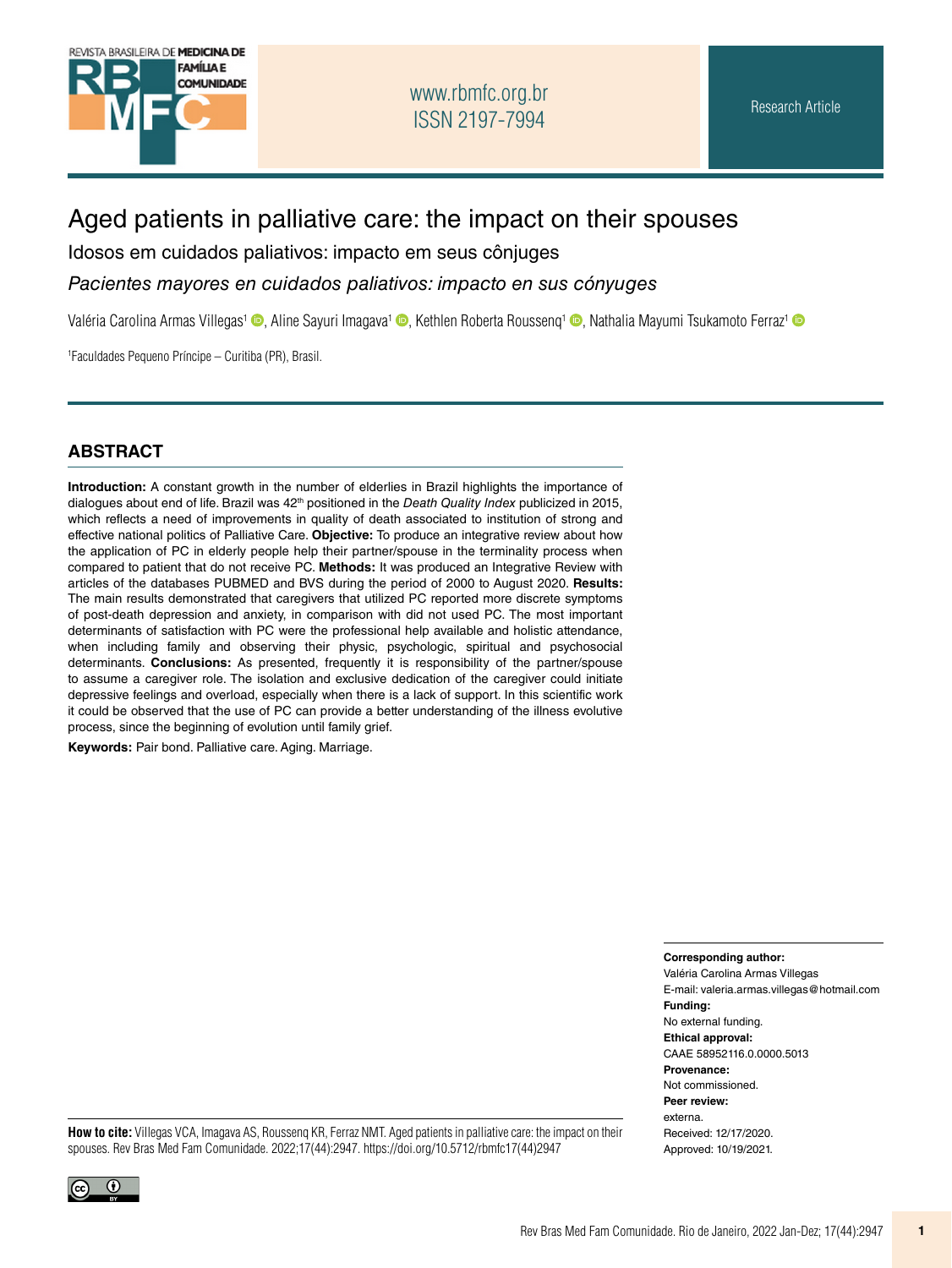#### **RESUMO**

**Introdução:** Diante do maior número de idosos no país, destaca-se a importância de diálogos voltados ao cenário de fim de vida. O Brasil foi o 42o no Death Quality Index de 2015, o que reflete a necessidade de melhorias na qualidade de morte associadas à instituição de política nacional de cuidados paliativos (CP) forte e efetiva. **Objetivo:** Realizar revisão integrativa sobre como a aplicação dos CP no idoso auxilia o parceiro/ cônjuge no processo de terminalidade, em comparação aos de pacientes que não recebem CP. **Métodos:** Foi feita uma revisão integrativa com os artigos das bases de dados PubMed e Biblioteca Virtual em Saúde no período de 2000 a agosto de 2020. **Resultados:** Os principais resultados demonstraram que os cuidadores que utilizaram CP relataram sintomas mais baixos de depressão pós-morte e ansiedade em comparação com aqueles que não usaram CP. Os determinantes mais importantes da satisfação com o CP foram a ajuda profissional disponível e o atendimento de natureza holística, que englobou a família e observou os cuidados físicos, psicológicos, espirituais e psicossociais dos familiares. **Conclusões:** Conforme apresentado, muitas vezes, cabe ao parceiro/cônjuge realizar o papel de cuidador. Seu isolamento e dedicação exclusiva podem desencadear sentimentos depressivos e excesso de responsabilidades, sobretudo quando não há suporte. Nesta pesquisa, observou-se que o uso do CP pode propiciar melhor entendimento do processo evolutivo da doença, desde o início até o luto.

**Palavras-chave:** Vínculo do casal. Cuidados paliativos. Envelhecimento. União estável.

#### **RESUMEN**

**Introducción:** Delante del mayor número de adultos mayores en Brasil, se resalta la importancia de diálogos sobre el contexto de fin de vida. Brasil fue el 42º colocado en el *Death Quality Index* de 2015, lo que demuestra la necesidad de mejorías en la calidad de muerte asociado a la institución fuerte y efectiva de política nacional de Cuidados Paliativos. **Objetivo:** Realizar revisión integrativa sobre cómo la aplicación de los CP en el adulto mayor ayuda en el proceso de terminalidad a la pareja/cónyuge, cuando comparado a pacientes que no reciben CP. **Métodos:** Se desenvolvió una Revisión Integrativa con artículos de las bases de datos PUBMED y BVS durante el periodo de 2000 a agosto de 2020. **Resultados:** Los principales resultados demostraron que los cuidadores que utilizaron CP relataron síntomas más bajos de depresión después de la muerte, en comparación a los que no utilizaron CP. Los determinantes más importantes de satisfacción con CP fueron la ayuda profesional disponible y el atención holística, al englobar la familia y al observar sus cuidados físicos, psicológicos, espirituales y psicosociales. **Conclusiones:** Como presentado, frecuentemente le cabe a la pareja/cónyuge realizar el papel de cuidados. El aislamiento y la dedicación exclusiva del cuidador puede desencadenar sentimientos depresivos y exceso de responsabilidades, sobre todo cuando no hay soporte. En este estudio, se observó que el uso de CP puede propiciar un mejor entendimiento del proceso evolutivo de la enfermedad, desde su inicio hasta el luto.

**Palabras-clave:** Apareamiento. Cuidados paliativos. Envejecimiento. Matrimonio.

## **INTRODUCTION**

The Brazilian population is undergoing an aging process and an increase in life expectancy that brings new health challenges. The demographic and epidemiological transition to the predominance of chronic- degenerative diseases highlights the importance of dialogs that address the end-of-life scenario. The last census, carried out in 2010, $^{\text{1}}$  noted an increase in the relative participation of the population aged 65 and over, which was 5.9% in 2000 and reached 7.4% in 2010, illustrating the increasing aging process of the Brazilian population.

In this context, the quality of life and death of the elderly population is an important aspect of health care. In 2015, the Death Quality Index was published, a study by the British consultancy Economist Intelligence Unit,<sup>2</sup> in which 80 countries are evaluated based on indicators in the areas of health and palliative care (PC), human resources, quality of care, among others. Brazil ranked  $42<sup>nd</sup>$ , reflecting the need for improvements in the implementation of public policies and skills of health teams for this scenario. In line with this need, Resolution No. 41, published in Brazil in 2018, aims to integrate PC into the health care network of the Unified Health System (*Sistema Único de Saúde* – SUS).<sup>3</sup>

The approach of PC refers to the promotion of the quality of life of patients and their families, especially in the face of life-threatening processes, through strategies to alleviate physical, social, psychological, and spiritual suffering.<sup>4,5</sup> In this sense, PC encompasses diseases and chronic conditions associated with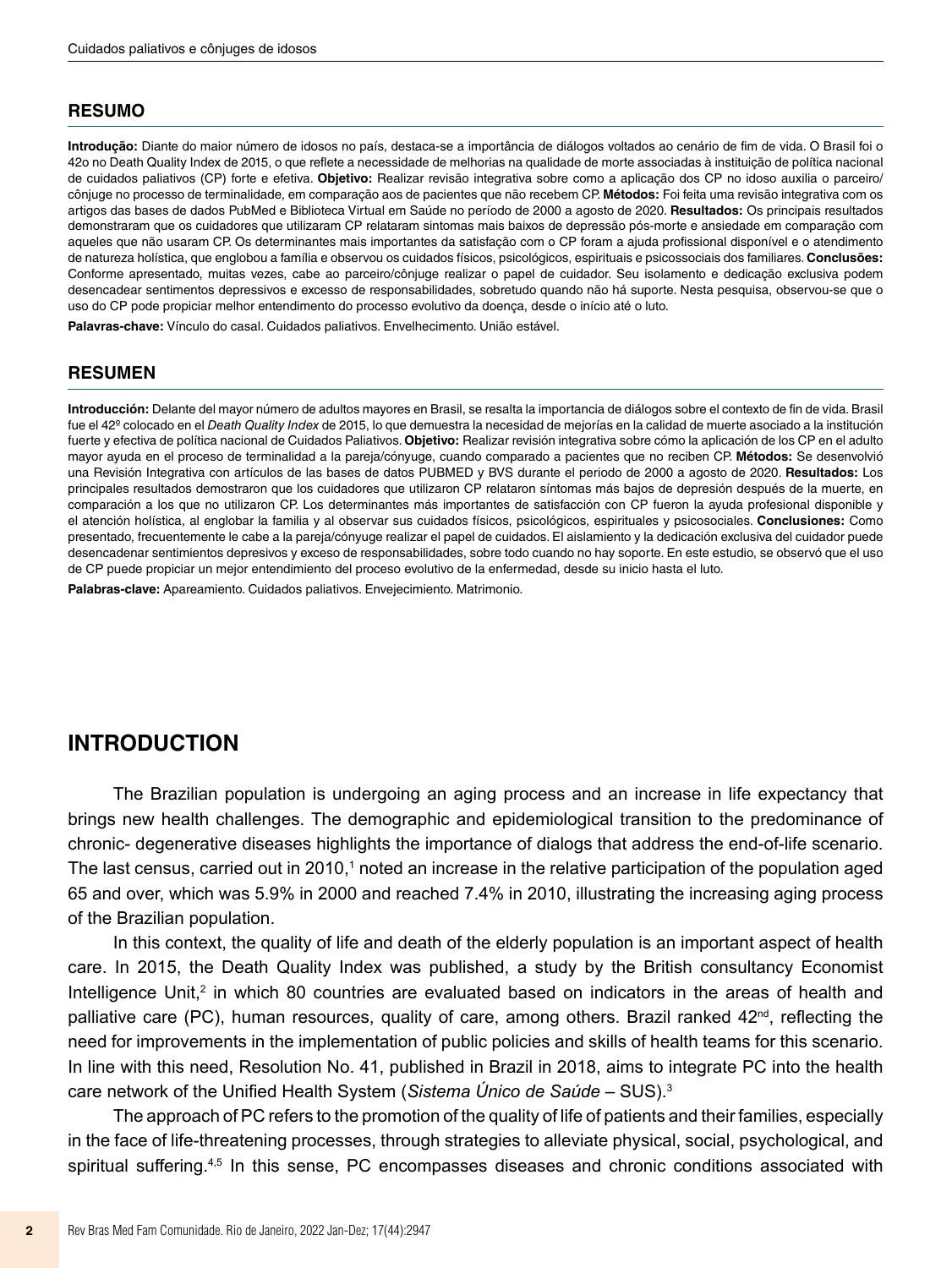aging, as well as the entire process that follows, composed of decreased functionality, management of comorbidities and the inevitable end of life.4

The family, as a system, along with its older members, faces important adjustment challenges in old age. Coping with the terminality process is perhaps the most difficult task for the family, as it involves a prolonged period of care and decisions about life and death. $\rm ^6$  This context can evoke what is known as anticipatory grief for the family, especially for the caregiver who is involved throughout the entire process. This grief can lead to conversations about the issue, planning the way the person wants to die and redistribution of tasks, or, on the other hand, it can cause negative feelings such as depression, anger, and guilt.<sup>7</sup>

The multiprofessional team is essential to manage the process of finitude and grief. $^8$  According to the Home Care Notebook of the Ministry of Health,<sup>9</sup> the professionals of PC must work recognizing the values and functioning of the families served, communicating clearly and providing care that ensures quality of life and dignity.

In this regard, the importance of the family physician, general practitioner and other health professionals who make up the care network is emphasized. Effective communication with family members, caregivers and patients about expected clinical outcomes is essential. Through an individualized therapeutic plan, the team must also assist in building a social support network and engaging family members, neighbors, spiritual/religious support to reduce caregiver's burden.<sup>9</sup>

With this in mind, the present study conducted an integrative review based on the research question: ―How does the use of PC in aged people help their partner or spouse in the process of terminality, compared to patients who do not receive PC?

### **METHOD**

The integrative review method enables an organized search for data on current topics relevant to the scientific field. This research technique aims to analyze existing knowledge in research on a particular topic and allows for the collection of scientifically based information, allowing the generation of new knowledge through the synthesis of multiple studies in the field.<sup>10</sup>

For the elaboration of the research question, the PICO strategy was used, whose name is an acronym that stands for: P is population; I is intervention; C is control group; and O is outcome. Such a tool makes it possible to formulate an appropriate research question for the bibliographic search, focusing on the research scope and optimizing the search for evidence in the databases in accordance with the recommendations of the Evidence-Based Practice.11

The four components of the PICO strategy were defined in this study as follows:  $P$  — partner or spouse of aged patients; I — partner or spouse use of PC in the process end-of-life care of aged patients; C — comparison between partners or spouses of patients who received PC *versus* those of patients who did not receive PC; O —partner or spouse support in end-of-life care of aged patients in PC.

The survey covered the period from 2000 to August 2020 and was conducted in two phases, the first between the months of April and June 2018 and the second in September 2020, with the aim of complementing the previous search and keeping the review as up-to-date as possible. Descriptors in Portuguese, Spanish, and English were used, found in the databases Descriptors in Health Sciences (*Descritores em Ciências da Saúde* – DeCS, in Portuguese and Spanish) and Medical Subject Headings (MeSH, in English) and related to the research question. The Portuguese descriptors used were ― *vínculo do casal*‖, ― *cuidados paliativos*‖, ―*envelhecimento*‖ and ― *união estável*‖, in the combinations (*vínculo*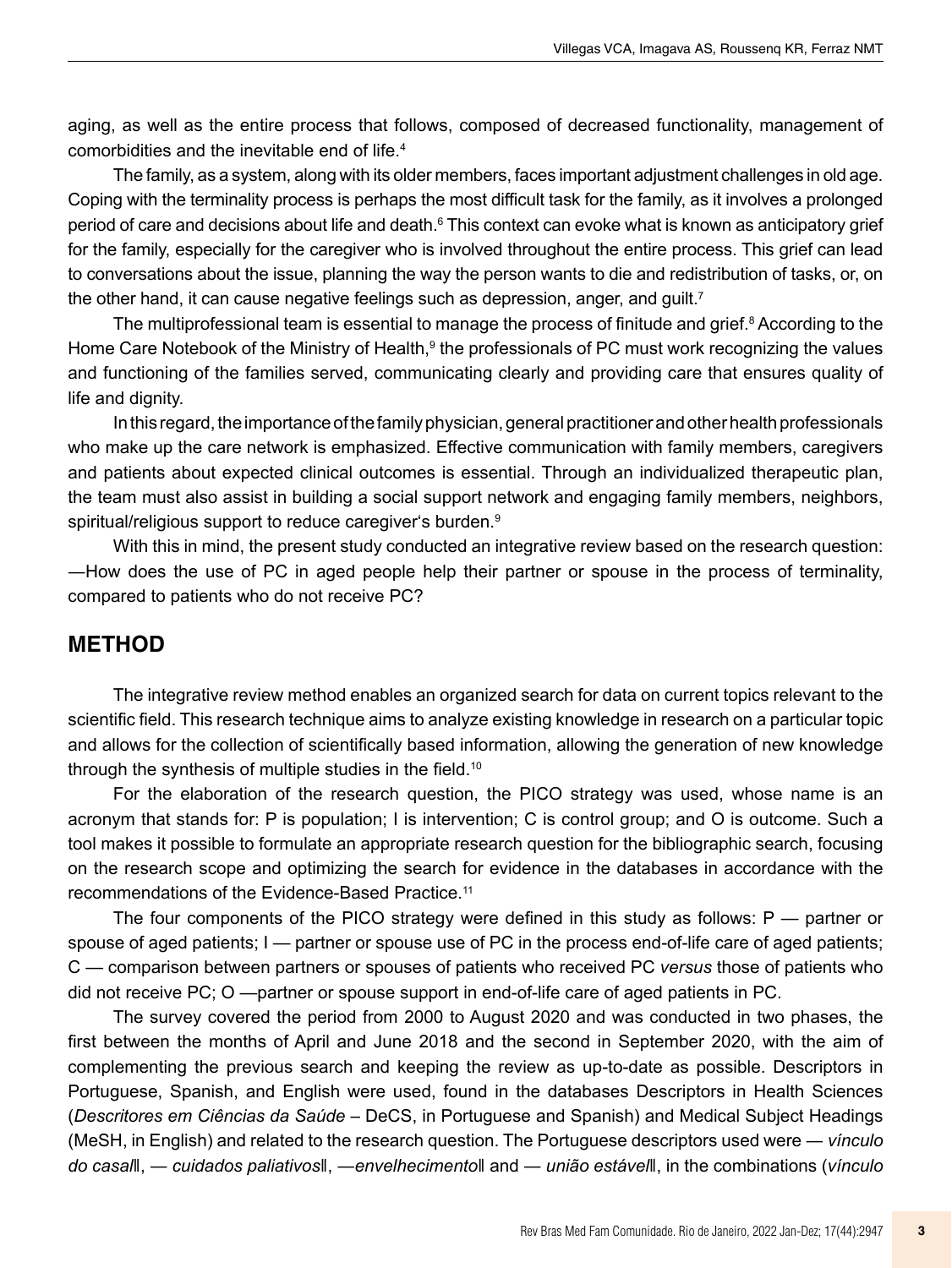*do casal* AND *cuidados paliativos* OR *envelhecimento*) and (*cuidados paliativos* AND *união estável*). The Spanish descriptors used were ― *unión estable*‖, ― *apareamiento*‖, ― *cuidados paliativos*‖ and ― *envejecimiento*‖, in the combinations (*unión estable* AND *apareamiento* AND *envejecimiento* OR *palliative care*). The English descriptors used were ― palliative care‖, ―aging‖, ― spouses‖, ― death‖, ― acceptance‖, ― end-of-life care‖ and ― spouse's death‖, in the combinations (palliative care AND aging NOT spouses), (palliative care AND aging AND spouses), (palliative care AND aging NOT death), (acceptance AND end-of-life care AND spouse's death), and (acceptance AND end-of-life care NOT spouse's death).

Inclusion criteria were: Articles related to the topic addressed, answering the guiding question and were available in the selected databases; studies written in Portuguese, Spanish, and English; and published in the delimited period from 2000 to August 2020. Exclusion criteria were: Papers that dealt with postmortem grief; studies on palliative care in non-elderly patients; and studies that addressed the dying process experienced by family members other than spouses.

Regarding the selection process, the articles whose abstract addressed the research question were selected first, the inclusion and exclusion criteria were applied, and duplicates were excluded. Then, after reading of the texts in full, only those that fully or partially answered the guiding question were selected, resulting in 11 articles. To minimize bias, the steps described were performed independently by two reviewers. There were no disagreements about paper inclusion because all reviewers agreed with the selected studies.

For the analysis and synthesis of articles that met the inclusion criteria, a table was created in Microsoft Office Word 2016, that included the following variables: Title of the article, authors, journal, study type/approach, aim/question of research, and results.

## **RESULTS**

In the selection of articles, 4,064 articles were found from 2000 to August 2020. When applying the inclusion and exclusion criteria, only 11 works met the focus of this study.

The distribution of references obtained from PubMed and VHL databases from 2000 to August 2020 is shown in Figure 1. Of the selected articles, eight were from the United States, one from Spain, one from the United Kingdom, one from Norway, and none from Brazil. In terms of language, all articles are in English. Regarding publication, six appeared in journals/periodicals focused on PC, one for clinical practice, two for geriatrics, one for internal medicine, and one for oncology.

Chart 1 shows the characteristics of the 11 selected articles.<sup>12-22</sup>

## **DISCUSSION**

#### **Summary of the main findings**

#### *Decreased mortality, anxiety, and depression*

Clinical observations suggest that patients who die ―good deaths‖ may cause less stress on their spouses. Therefore, Christakis and Iwashyna<sup>13</sup> investigated whether the use of PC by a deceased person is associated with a reduced risk of death in surviving and bereaved spouses. A retrospective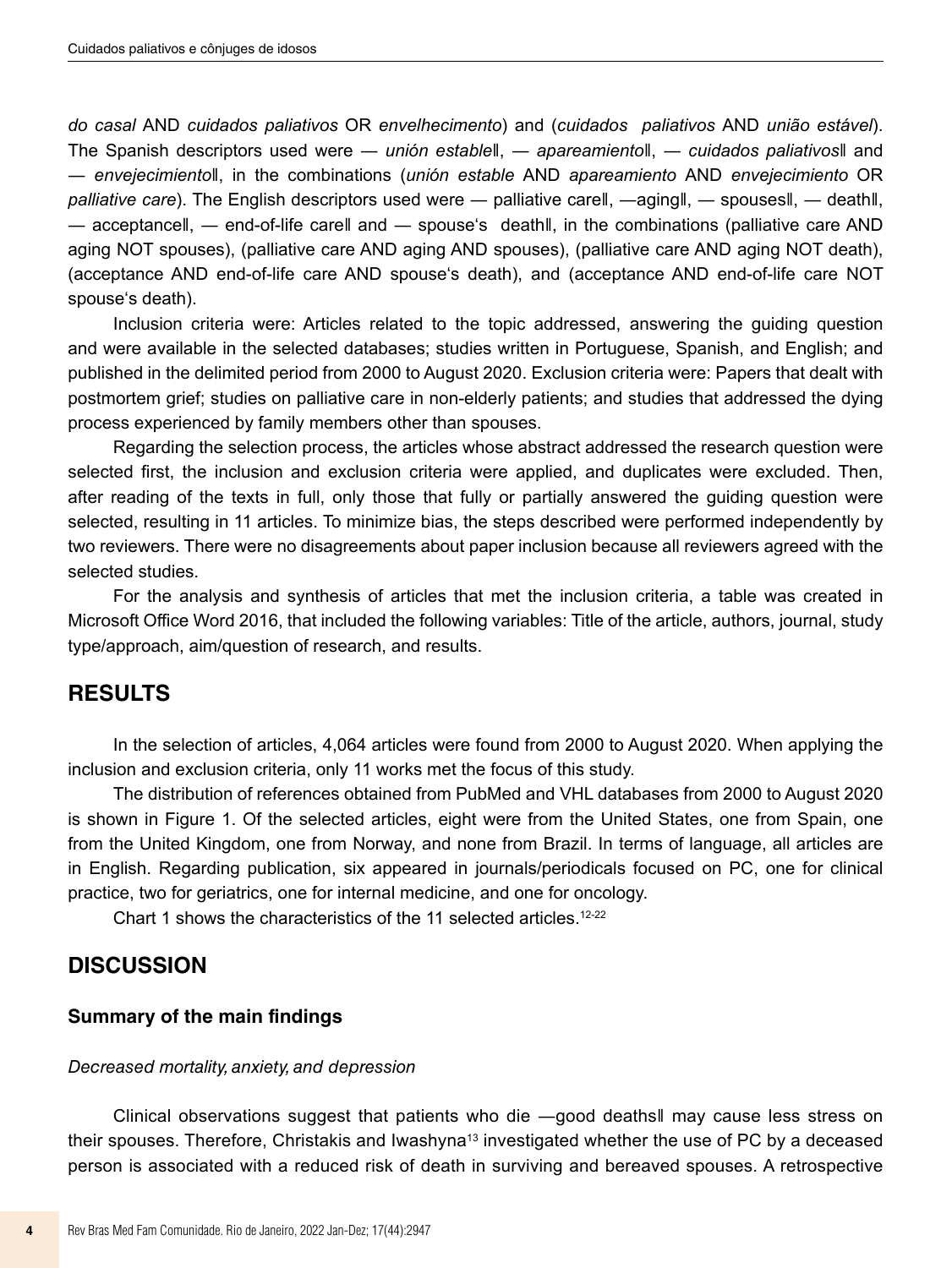cohort study was carried out with a population sample of 195,553 aged couples in the United States. A total of 30,838 couples in which the deceased used PC were compared, with 30,838 couples in which the deceased did not use PC using the propensity score method. The main outcome of interest was the survival time of bereaved widows. After adjusting for other measured variables, 5.4% of bereaved wives died 18 months after the husband's death when the husband had not been on PC, and 4.9% died if the deceased husband had been on PC (adjusted *odds ratio* [OR] 0.92, confidence interval [95%CI] 0.84–0.99 in favor of hospice use). Similarly, while 13.7% of bereaved husbands died 18 months after the wife's death if she had not been on PC, 13.2% died when the deceased wife had been on PC (OR of 0.95, 95%CI 0.84–1.06 in favor of hospice).

In the study by Irwin et al.,<sup>15</sup> 120 caregivers (spouses) of patients with Alzheimer Disease were interviewed. As a result, specifically, caregivers who used PC in particular reported lower symptoms of postmortem depression (2.2±0.55 *vs*. 5.73±1.18; F (1.29)=6.10, p< 0.05) and anxiety (3.70±1.16 *vs*. 6.14±1.12; F (1.29)=5.71, p<0.05) compared to those who did not use PC. In turn, 1,016 spouses participated in the work of Ornstein et al.,<sup>17</sup> of which 662 were the primary caregivers. It was found that 27.3% of spouses of hospice users (a place that conducts PC) had better improved scores on the Depression Scale of the Center for Epidemiological Studies compared to 20.7% of spouses who did not use hospice; however, the difference was not statistically significant (p=0.10). Among the predictors of



**Figure 1.** Flowchart of bibliographic references obtained from PubMed and Virtual Health Library databases during the **Figure 1.** Flowchart of bibliographic references obtained from PubMed and Virtual period from 2000 to August 2020.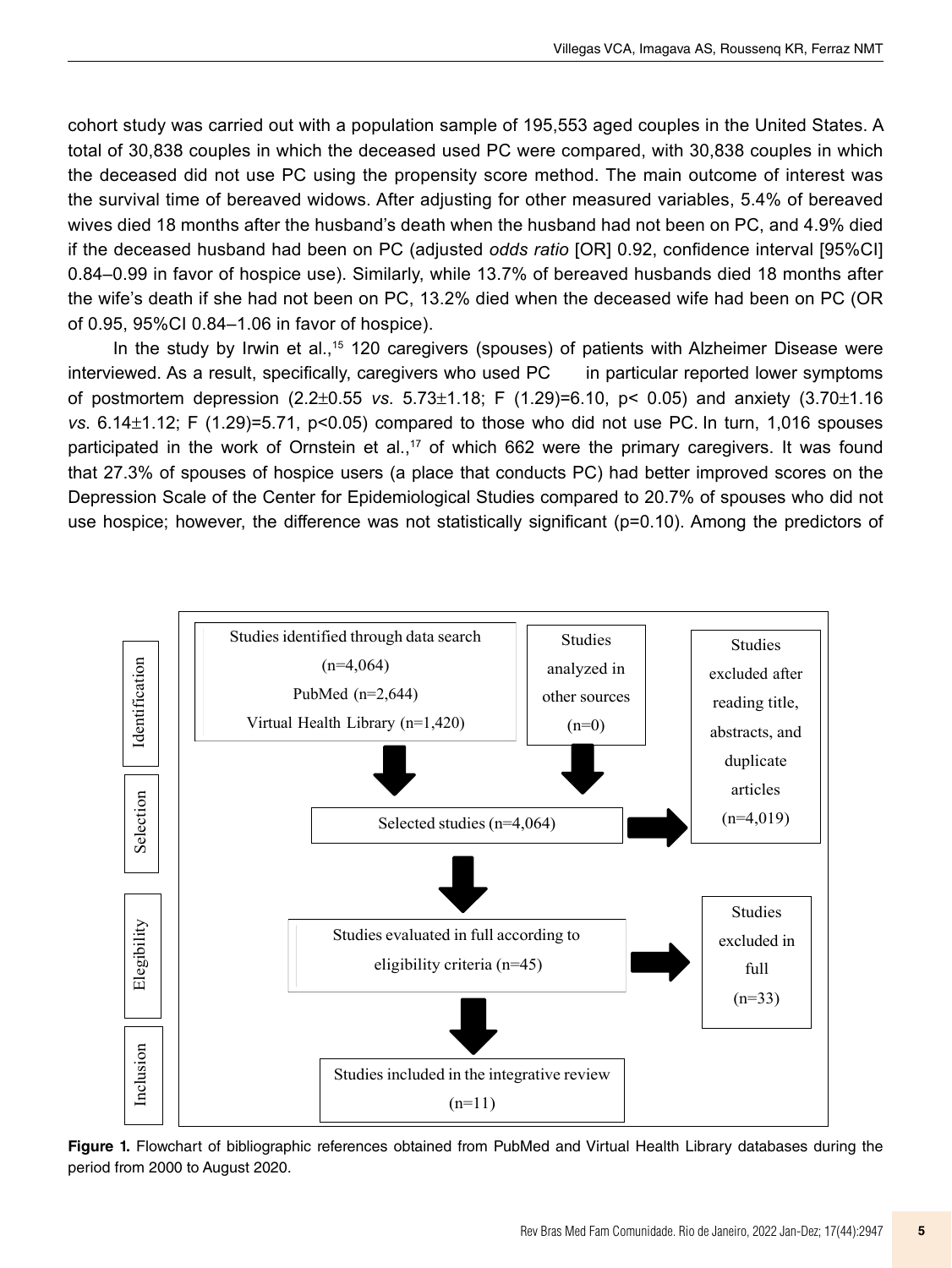#### **Chart 1.** Characteristics of the 11 selected articles

| Reference                                   | <b>Title</b>                                                                                                                                                                                                  | Journal                                              | <b>Type of</b><br>study | Research objective or<br>question                                                                                                                                                                                                                                                | <b>Results</b>                                                                                                                                                                                                                                                                                                  |
|---------------------------------------------|---------------------------------------------------------------------------------------------------------------------------------------------------------------------------------------------------------------|------------------------------------------------------|-------------------------|----------------------------------------------------------------------------------------------------------------------------------------------------------------------------------------------------------------------------------------------------------------------------------|-----------------------------------------------------------------------------------------------------------------------------------------------------------------------------------------------------------------------------------------------------------------------------------------------------------------|
| Haley et al. <sup>12</sup>                  | Predictors of<br>depression and life<br>satisfaction among<br>spousal caregivers<br>in hospice:<br>application of a<br>stress process<br>model                                                                | Journal of<br>Palliative<br>Medicine                 | Qualitative<br>study    | To evaluate the components<br>of the stress process<br>model in 80 caregivers of<br>inpatients with dementia or<br>lung cancer.                                                                                                                                                  | Objective measures of patient<br>commitment or amount of<br>care provided are not strong<br>predictors of caregiver<br>depression or life satisfaction.<br>Caregivers who subjectively<br>rated caring tasks as less<br>stressful had less depression<br>and greater life satisfaction.                         |
| Christakis<br>and<br>lwashyna <sup>13</sup> | The health impact<br>of health care on<br>families: a matched<br>cohort study of<br>hospice use by<br>decedents and<br>mortality outcomes<br>in surviving,<br>widowed spouses                                 | Social<br>Science &<br>Medicine                      | Cohort study            | Observe at the duration of<br>bereavement for widowers<br>and whether the nature of<br>end-of-life care a deceased<br>person receives may<br>be associated with their<br>spouse's mortality risk.                                                                                | The findings suggest a possible<br>beneficial impact of hospice on<br>the spouses of dying patients<br>as a favorable end-of-life type<br>of treatment.<br>Palliative care can mitigate the<br>increase in normal mortality<br>associated with the widow.                                                       |
| Hunstad and<br>Svindseth <sup>14</sup>      | Challenges in<br>home-based<br>palliative care<br>in Norway: a<br>qualitative study<br>of spouses'<br>experiences                                                                                             | International<br>Journal of<br>Palliative<br>Nursing | Qualitative<br>study    | Gain a broader<br>understanding of the changes<br>that occur throughout the<br>progression of the terminal<br>phase by interviewing seven<br>caregivers (spouses) of<br>individuals who died having<br>received palliative care at<br>home in three municipalities<br>in Norway. | Home care was well accepted,<br>although none of the<br>participants planned to give or<br>receive palliative care at home.<br>- Full-time assistance, holistic care<br>and affirmation of the importance<br>of the role of care were important<br>factors for the exercise of palliative<br>care at home.      |
| Irwin et al. <sup>15</sup>                  | Association<br>between hospice<br>care and<br>psychological<br>outcomes in<br>Alzheimer's<br>spousal caregivers                                                                                               | Journal of<br>Palliative<br>Medicine                 | Cohort study            | To examine psychological<br>and physical outcomes<br>among 32 caregivers of<br>spouses of patients with<br>Alzheimer Disease.                                                                                                                                                    | Most spouses had depressive<br>symptoms over time, with no<br>significant difference related to<br>hospice use.<br>A minority of spouses of hospice<br>users had improved scores on<br>the depression scale, compared<br>to spouses of deceased people<br>who did not use hospice.                              |
| Borland<br>et al. <sup>16</sup>             | How does<br>involvement of<br>a hospice nurse<br>specialist impact<br>on the experience<br>on informal caring<br>in palliative care?<br>Perspectives<br>of middle-aged<br>partners bereaved<br>through cancer | European<br>Journal of<br><b>Cancer Care</b>         | Qualitative<br>study    | Retrospectively explore<br>partners' understandings<br>and experiences of caring<br>for a loved one with a<br>terminal illness.                                                                                                                                                  | The recruitment of nurses allowed<br>caregivers to feel relief from the<br>caregiver's burden, through the<br>sharing of experience and a<br>specialized approach.<br>Active and empathic listening and<br>the search for the patient's well-<br>being were highlighted as support<br>tools provided by nurses. |

Continue...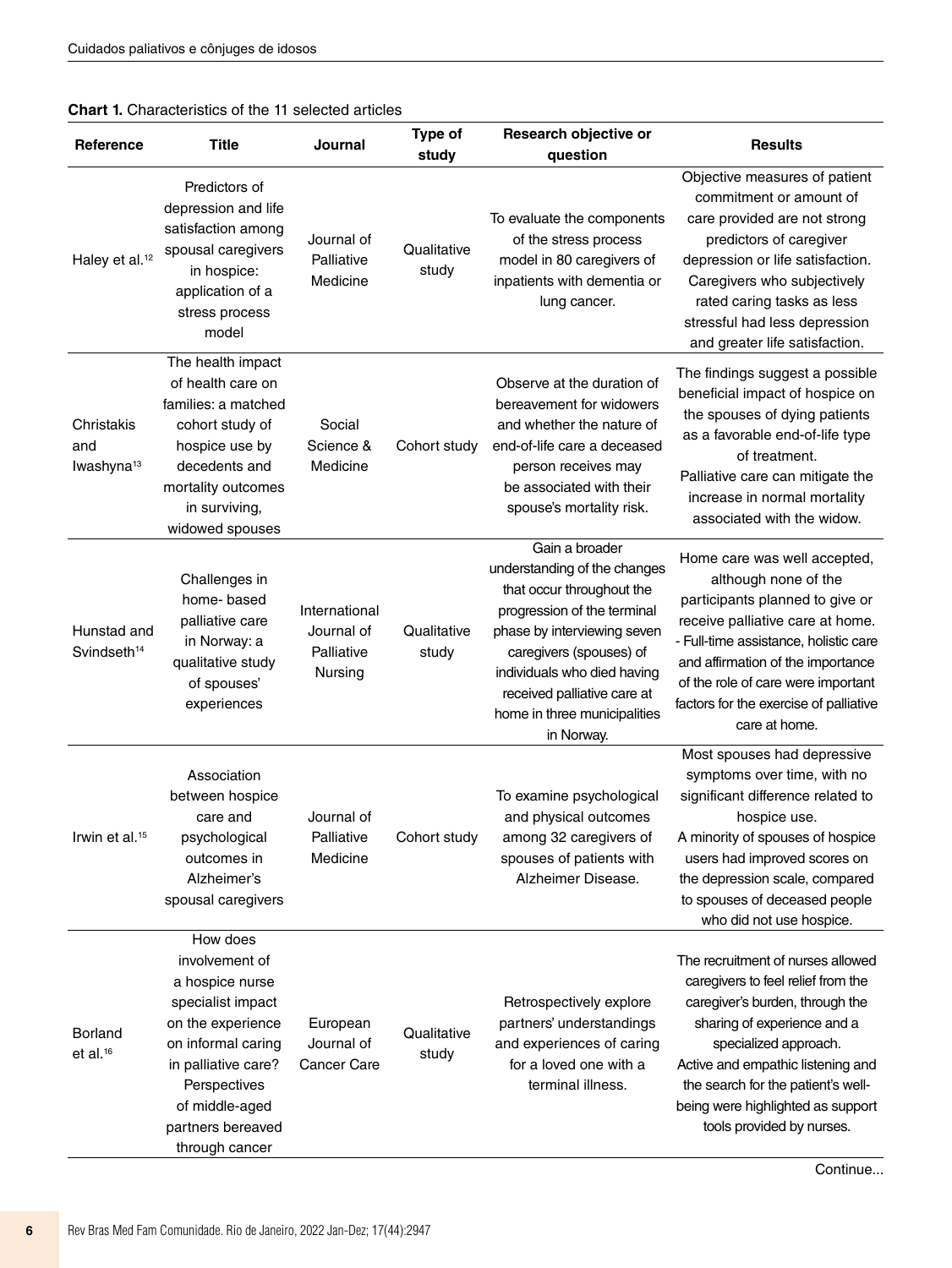| Reference                             | <b>Title</b>                                                                                                                                                 | Journal                                                                | Type of<br>study     | Research objective or<br>question                                                                                                                         | <b>Results</b>                                                                                                                                                                                                                                                                                                                                                                                                |
|---------------------------------------|--------------------------------------------------------------------------------------------------------------------------------------------------------------|------------------------------------------------------------------------|----------------------|-----------------------------------------------------------------------------------------------------------------------------------------------------------|---------------------------------------------------------------------------------------------------------------------------------------------------------------------------------------------------------------------------------------------------------------------------------------------------------------------------------------------------------------------------------------------------------------|
| Ornstein<br>et al. $17$               | Association<br>between<br>hospice use<br>and depressive<br>symptoms<br>in surviving<br>spouses                                                               | <b>JAMA</b><br>Internal<br>Medicine                                    | Cohort<br>study      | To determine the<br>association between the<br>use of palliative care and<br>depressive symptoms in<br>spouses.                                           | Most surviving spouses<br>had increased depressive<br>symptoms after death,<br>regardless of the<br>offspring's use of hospice.<br>The findings suggest<br>that additional supports<br>are needed if depressive<br>symptoms are to be<br>substantially reduced.<br>The relationship between<br>palliative care use and<br>reduced symptoms of<br>depression was strongest<br>one to two years<br>after death. |
| <b>Tabler</b><br>et al. <sup>18</sup> | Missed<br>opportunity;<br>hospice care<br>and the family                                                                                                     | Journal<br>of Social<br>Work in<br>End-of-Life<br>& Palliative<br>Care | Qualitative<br>study | Explore the ways in<br>which caregivers need to<br>grieve before or after the<br>death of their spouse/<br>partner who was in<br>hospice care for cancer. | - Caregivers' high satisfaction<br>with hospice may be more<br>associated with the quality<br>of care provided to their<br>spouse/partner than with<br>the grieving support they<br>received.                                                                                                                                                                                                                 |
| Wagner<br>et al. $19$                 | Acceptability<br>and feasibility<br>of a meaning-<br>based<br>intervention<br>for patients<br>with advanced<br>cancer and their<br>spouses: a pilot<br>study | American<br>Journal of<br>Hospice<br>and<br>Palliative<br>Medicine     | Qualitative<br>study | To test the feasibility<br>and effectiveness of<br>brief psychotherapy for<br>patients with advanced<br>cancer and their<br>partners.                     | The intervention increased<br>partners' awareness of the<br>severity of cancer and its<br>consequences, but also<br>increased their perception of<br>coping ability.<br>There was an increase in<br>peace and a decrease in<br>anxiety and depression in<br>the spouses.                                                                                                                                      |
| Martínez<br>et al. <sup>20</sup>      | Dignity therapy,<br>a promising<br>intervention in<br>palliative care: a<br>comprehensive<br>systematic<br>literature review                                 | Palliative<br>Medicine                                                 | Sistematic<br>review | To analyze the results<br>of - dignified therapy in<br>patients with advanced<br>life-threatening<br>diseases.                                            | - Patients, family members,<br>and professionals perceived<br>that the end-of-life<br>experience improved.<br>- For family members, it<br>can be an opportunity to<br>communicate more with the<br>patient, as well as to get to<br>know everyone's perceptions<br>in the context of terminality,<br>even helping with grief.                                                                                 |

#### **Chart 1.** Continuation.

Continue...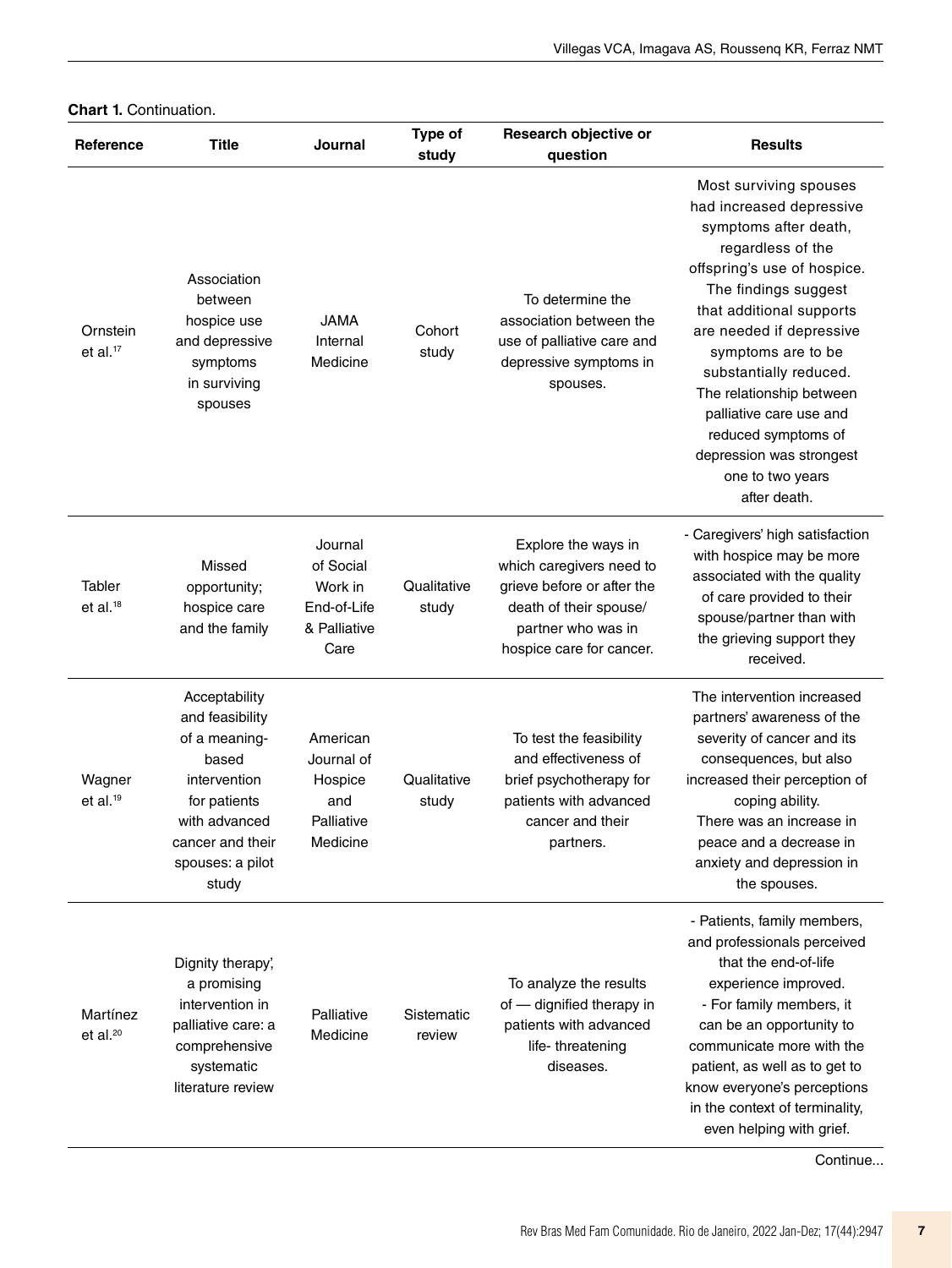| <b>Chart 1. Continuation.</b> |  |
|-------------------------------|--|
|-------------------------------|--|

| Reference                                        | <b>Title</b>                                                                                                              | Journal                                             | Type of<br>study     | Research objective or<br>question                                                                                                                                                                                               | <b>Results</b>                                                                                                                                                                                                                                                                                                                                                                                                                                                                                            |
|--------------------------------------------------|---------------------------------------------------------------------------------------------------------------------------|-----------------------------------------------------|----------------------|---------------------------------------------------------------------------------------------------------------------------------------------------------------------------------------------------------------------------------|-----------------------------------------------------------------------------------------------------------------------------------------------------------------------------------------------------------------------------------------------------------------------------------------------------------------------------------------------------------------------------------------------------------------------------------------------------------------------------------------------------------|
| Kotwal<br>et al. $21$                            | Til death do us<br>part: end-of-life<br>experiences in<br>married couples<br>in a nationally-<br>representative<br>survey | Journal of<br>the American<br>Geriatrics<br>Society | Qualitative<br>study | To examine end-of-life<br>experiences among<br>aged couples.<br>To determine whether<br>these end-of-life<br>experiences of the first<br>spouse were associated<br>with the end-of-life<br>experiences of the<br>second spouse. | Second spouses were more<br>likely to use hospice if the first<br>spouse used hospice.<br>Second spouses were less<br>likely to perform palliative care<br>when the first spouse had not.                                                                                                                                                                                                                                                                                                                 |
| <b>Hinrichs</b><br>and<br>Christie <sup>22</sup> | Focus on the<br>family: a case<br>example of end-<br>of-life care for<br>an older LGBT<br>veteran                         | Clinical<br>Gerontologist                           | Case report          | Explore the health of the<br>aged LGBT+ population<br>through the report of a<br>couple of women, one of<br>whom was accompanied<br>by the Veterans Assistance<br>Hospice until her death.                                      | - The patient's wife was<br>reluctant to accept help<br>due to previous negative<br>experiences with social<br>service agencies related to her<br>sexual orientation.<br>The interdisciplinary team<br>collaborated in meeting the<br>medical needs of the veteran<br>and the emotional and<br>psychosocial needs of the wife.<br>until the death of the former.<br>The case highlights unique<br>needs and challenges that<br>may arise in end-of-life care<br>for LGBT+ veterans and<br>their families. |

LGBT+: lesbians, gays, bisexuals, transvestites, transsexuals.

depression in caregivers, the female gender, health and behavioral problems with the caregiver, negative social interactions, and a reduced number of visitors stand out in the work of Haley et. al.<sup>12</sup>

#### **Caregiving scenario**

The work of Hunstad et al.<sup>14</sup> carried out with seven caregivers (spouses) in three different communities in Norway showed that none of the participants regretted that their spouse's PC had been performed at home. The most important determinants of satisfaction with PC were professional help available 24 hours a day and a holistic care because it involved the family. The author emphasizes the importance of not only physical care, but also psychological, spiritual, and psychosocial care being provide by all parts of the family. An experienced and well-informed care team in the role of care facilitator can be critical in this parting process, as shown by Borland et al.16

In turn, in the work of Tabler et al.,<sup>18</sup> telephone interviews were carried out with 19 caregivers, documenting their experiences transitions from hospice to bereavement. All of these caregivers' partners were in hospices due to cancer. The sample consisted of 12 women and seven men with a mean age of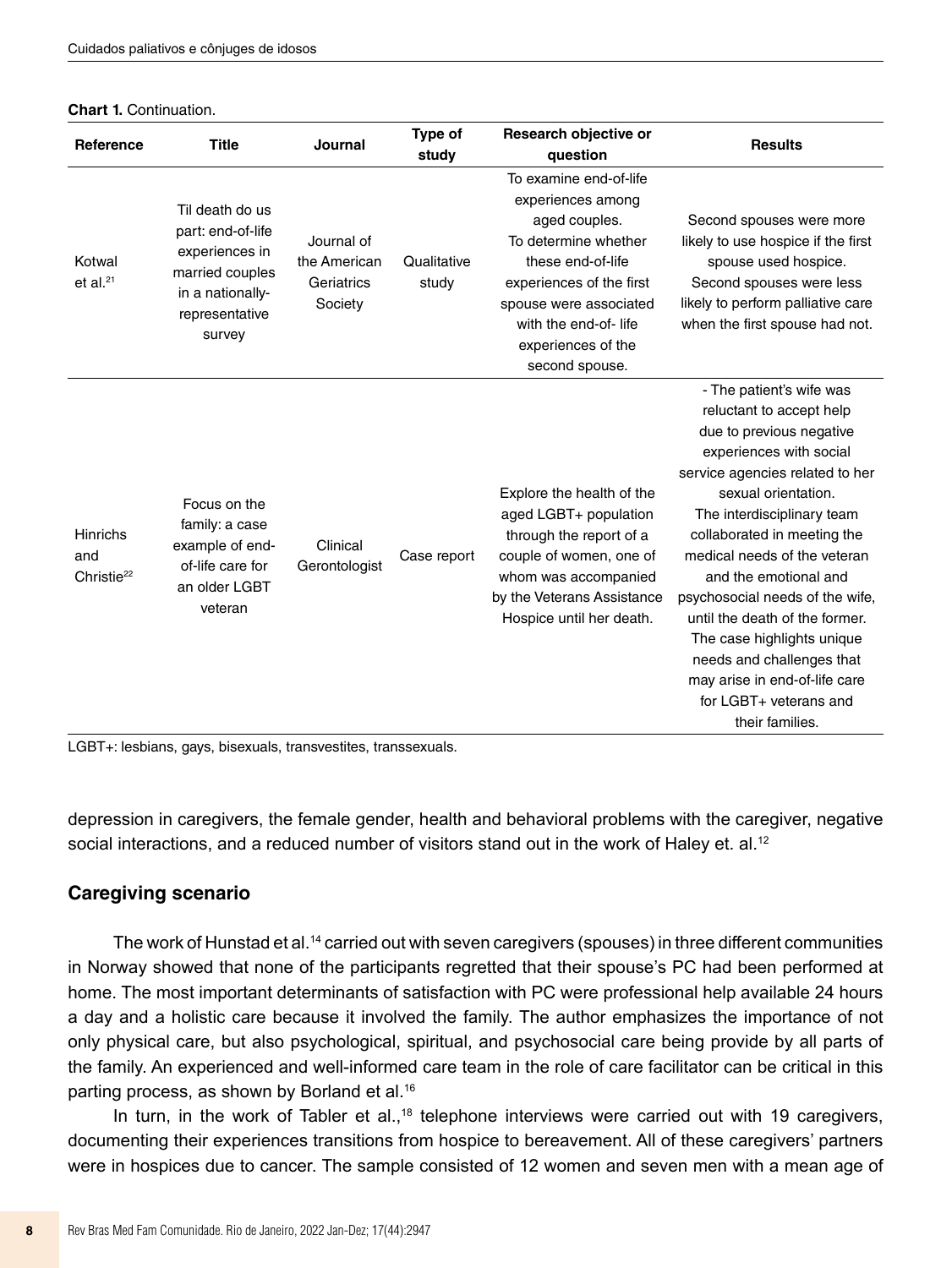65.5 years. Although care must be comprehensive, and should include family, caregivers reported that the focus of hospice was solely on the patient. Caregivers were grateful for all the attention that came with not suffering and caring for their loved one. However, they suggested that additional efforts could be made to identify and address caregivers' specific needs to support the dying process and the grief over loss.

#### **Psychotherapeutic interventions**

The review by Martínez et al.<sup>20</sup> describes dignity therapy (DT), which is considered a brief and individualized psychotherapy aimed at alleviating psychoemotional and existential suffering and improving the experience of patients whose lives are threatened by the disease. This therapy gives patients the opportunity to reflect on things that are important to them or that they would like to remember or pass on to others. The work shows that DT is viewed positively, but there are challenges with its use in patients with cognitive impairment, frail patients or patients with amyotrophic lateral sclerosis.

In the study by Wagner et al.,<sup>19</sup> carried out with 12 couples in which the patients were diagnosed with stage IIB to IV lung cancer (ten patients) or breast cancer (two patients), interventions were made contemplating not only patients, but also their partner/spouse. Four activity sessions were held, focusing on three main topics or modules, namely:

- 1. Meaning in life;
- 2. Hopes for the future; and
- 3. Social connection.

Interestingly, more significant changes were found between partners than between patients. The results showed that at the end of the intervention, there was a decrease partners' depression and anxiety. In light of this, the author emphasizes that it would be valuable in the future to continue to follow-up with partners/spouses after the patients' death to determine whether the effects of the intervention also helped with grief.

### **Comparing the literature**

Most studies that examined depression and anxiety in partners of aged patients under PC found a reduction in these symptoms after the intervention, even compared to groups in which partners did not receive any support during the terminal period.<sup>15,19</sup>

The way the partner or spouse views the grieving process has also been shown to be more strongly related to the quality of PC provided to the partner during the last moments of life than to the strategies used to support grief in the post-death stage.<sup>18</sup> Grief is defined in the Diagnostic and Statistical Manual of Mental Disorders (DSM-  $5)^{23}$  as the state of having lost through death someone with whom the person had an intimate relationship. This state includes various grief and pain responses. Franco and Polido<sup>24</sup> highlight the importance of PC in preventing prolonged complex grief, as it allows anticipatory grief to be processed and family to be involved in the illness process.

Another important aspect is the situations in which the spouse also assumes the role of caregiver. Here we see a difference in the depression variable compared to partners who did not perform the job of caregiver, which is important to identify the role of partners in providing PC. A study by Götze et al.<sup>25</sup> showed that there was a higher rate of depression among caregiving spouses when analyzing psychological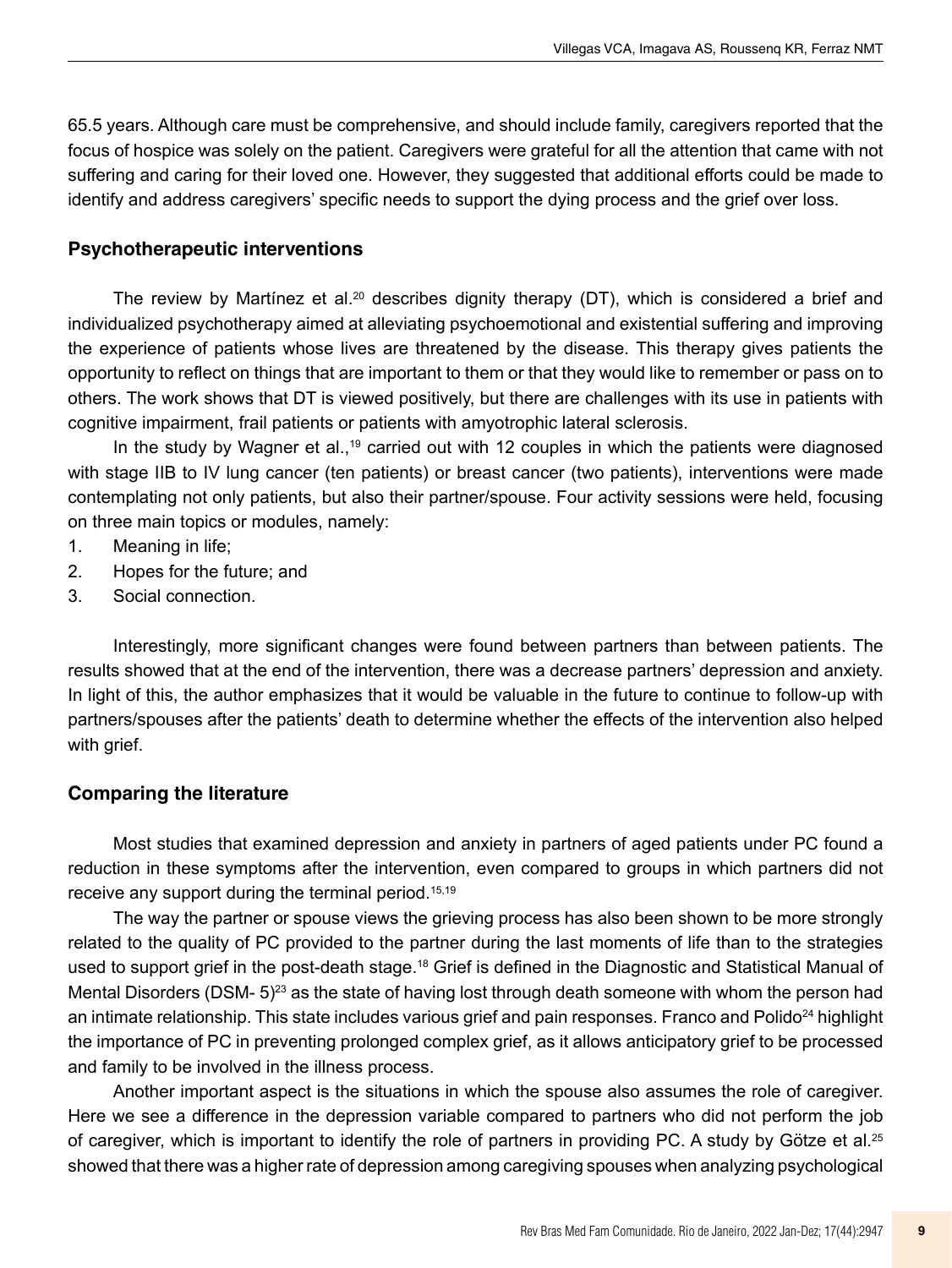parameters collected at the beginning of home care and two months after the patient's death. One can observe the importance of considering the difference in the level of involvement and in the role of the spouse in the context of PC implementation. One of the studies analyzed in this review showed that those who held the role of caregivers evolved with lower depression levels.<sup>17</sup> In contrast to this data, the need for the caregiver to stop working completely could be related to isolation and loss of self- esteem.16

The literature has also shown that there are protective and less stressful factors during the PC process, that positively affect the caregiver's response to terminally ill patients and have a lower depression score.<sup>12</sup> This should be considered especially when the caregiver is the patient's spouse and corroborates the application of PC and the quality of life of this population. Thus, risk factors (caregiver stressors, caregiver health, and negative social interactions) and protective factors (caregiving and social resource ratings) need to be included as predictors of family caregiver well-being (diagnosis of depression and level of life satisfaction) in the practical application of PC.

Goldzweig et al.,<sup>26</sup> evaluated the variables of depression, distress, and support in 242 caregivers and spouses of patients diagnosed with cancer and undergoing PC, within six months of treatment. The result was consistent with the studies in the present review regarding spousal support. When it occurs in the context of PC, it has a positive effect on the levels of depression of these caregivers.

In the systematic review by Fernández-Isla et al.<sup>27</sup> on caregivers' satisfaction with PC teams, it was shown that symptom control, psychological support after death, preparation for the death of the family member, and maintenance of contact after death help during grief.

The difficulties or facilitations of couples in communicating about cancer-related concerns are evident in the literature and affect the emotional aspect, leading to suffering and changes in the stability of the relationship.<sup>28</sup> The systematic review by McLean and Jones<sup>28</sup> on cancer patients' mortality and the relationships with their partners, identified factors as predictors or correlated to both the patient and the spouse suffering, *i.e.*, the patient's condition, demographic and psychological factors, social support and resources, level of marital satisfaction, and quality of family functioning.

It is also suggested that a strong marriage and more affection from the partner can help keep the spirits of the spouse with cancer up during this difficult time. Families with high levels of conflict, low levels of expressiveness, and low levels of cohesion suffered more intense grief and higher psychological morbidity in the six and 13 months after the death of a family member.<sup>28</sup> Although this analysis does not refer to studies carried out only with the aged population, as cancer does not exclusively affect this age group, it corroborates the importance of bonds, as well as their quality, as a protective factor during terminality.

The case report by Hinrichs and Christie<sup>22</sup> brings the specificity of PC to a couple belonging to the LGBT+ population. Support from the US Veterans Care Hospice staff helped alleviate the spouse's concern about his emotional and financial dependence on his wife. This allowed the patient to be accompanied by her partner in a more peaceful and less stressful way until the end of her life. The study therefore highlights that homosexual couples have similar needs to heterosexual ones, which must be equally recognized and addressed for positive clinical outcomes.

Another important association that has been demonstrated is how the spousal process in PC may influence the decision of the partner when also confronted with this moment of life.21 In this context, the closer the death, the stronger the associations for hospice use and advance planning. findings are relevant to the way physicians frame PC discussions and potential interventions and the timing at which they occur.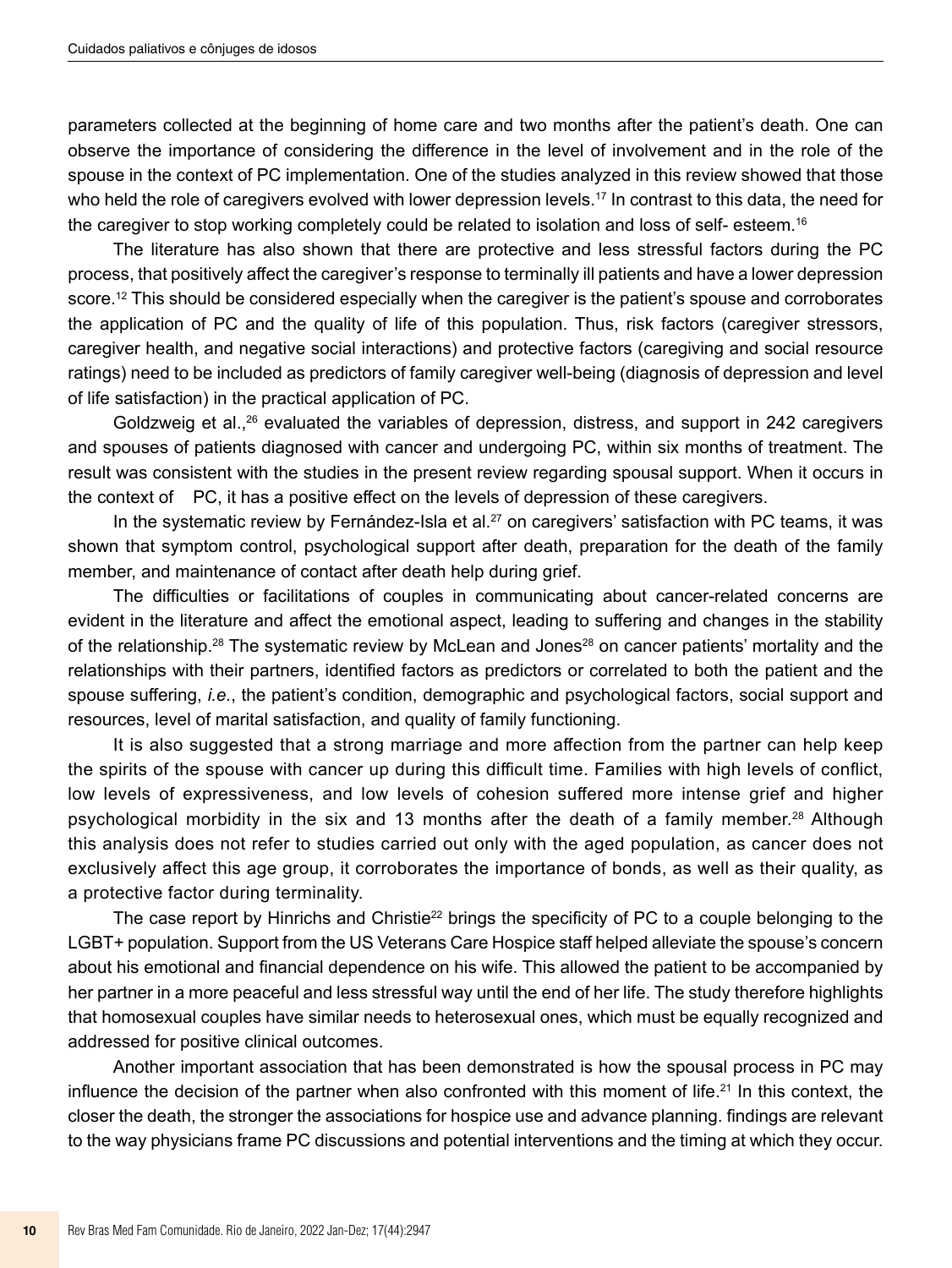#### **Strengths and limitations**

In the research carried out, it was found that there are no national publications on this subject and even at the international level, the studies are sparse. In this sense, it is noteworthy that the main limiting factor was to find articles that fully answered the research question, since the excerpt was about the patient's spouse on PC.

The articles found on the effects of PC on the patient's spouse, for the most part, do not compare the control group, as suggested in our question. This demonstrates the lack of a quantitative approach in the articles, with a predominance of literature reviews or qualitative studies with little scientific rigor or a very small sample, making generalizations and more robust evidence in this area impossible.

The literature review carried out recognizes the importance of the family approach proposed in PC and the need to include it in scientific work. It is also suggested that specific family roles are considered, such as the spouse, as they allow more objective analyses, with a greater chance of reproducibility and replicability, resulting in studies with a higher level of evidence.

Implications for research and/or professional practice

In this context, it is important to emphasize the relevance of the spouse's participation and involvement in the conduct of PC, both for the depression and anxiety variables and for the grieving process.17 Thus, the role of physicians in promoting follow-up and spouse involvement in the dying process is essential. This aspect is consistent with another observation made in this research, which is the need to prioritize the technical and scientific training of professionals over communication skills and bonding between physicians, patients, and the team, so that it is truly possible to build a support network.

Another aspect that proved to be essential in this study was the need to improve the quality of medical and psychological technical-scientific training, as well as communication skills within the team.<sup>27</sup>

Orienting patients and spouses on protective and stressful factors can both prevent further complications in their mental health and contribute to a more appropriate adequate and healthier palliative process. In professional medical practice, it is also interesting to determine whether the partner is also a caregiver. This is because, in practice, there is a significant difference in the impact on the partner's grief.

Regarding the nature of the couple's relationship, homosexual relationships need to be further explored in the PC process. Furthermore, there is still a great deficiency in the ability of health professionals in general to welcome and care for relationships other than heterosexual ones, and this is another issue related to the technical aspect that is fundamental to be highlighted for the terminality process.

## **CONCLUSION**

As illustrated, it is often incumbent upon the partner/spouse to assume the role of caregiver. To this end, many withdraw from work, friends, and leisure activities, isolate themselves, and devote all their time to caring for the patient. In this process, depressive feelings, helplessness, and an excess of responsibility are observed, especially when the caregiver does not receive psychological and emotional support to deal with the difficulties of this process, such as the pain of the spouse, grief, and life planning after death.

In this scenario, important external factors related to each patient's medical care are perceived. The way terminally ill patients are cared for can have a lasting impact on the health of their loved ones,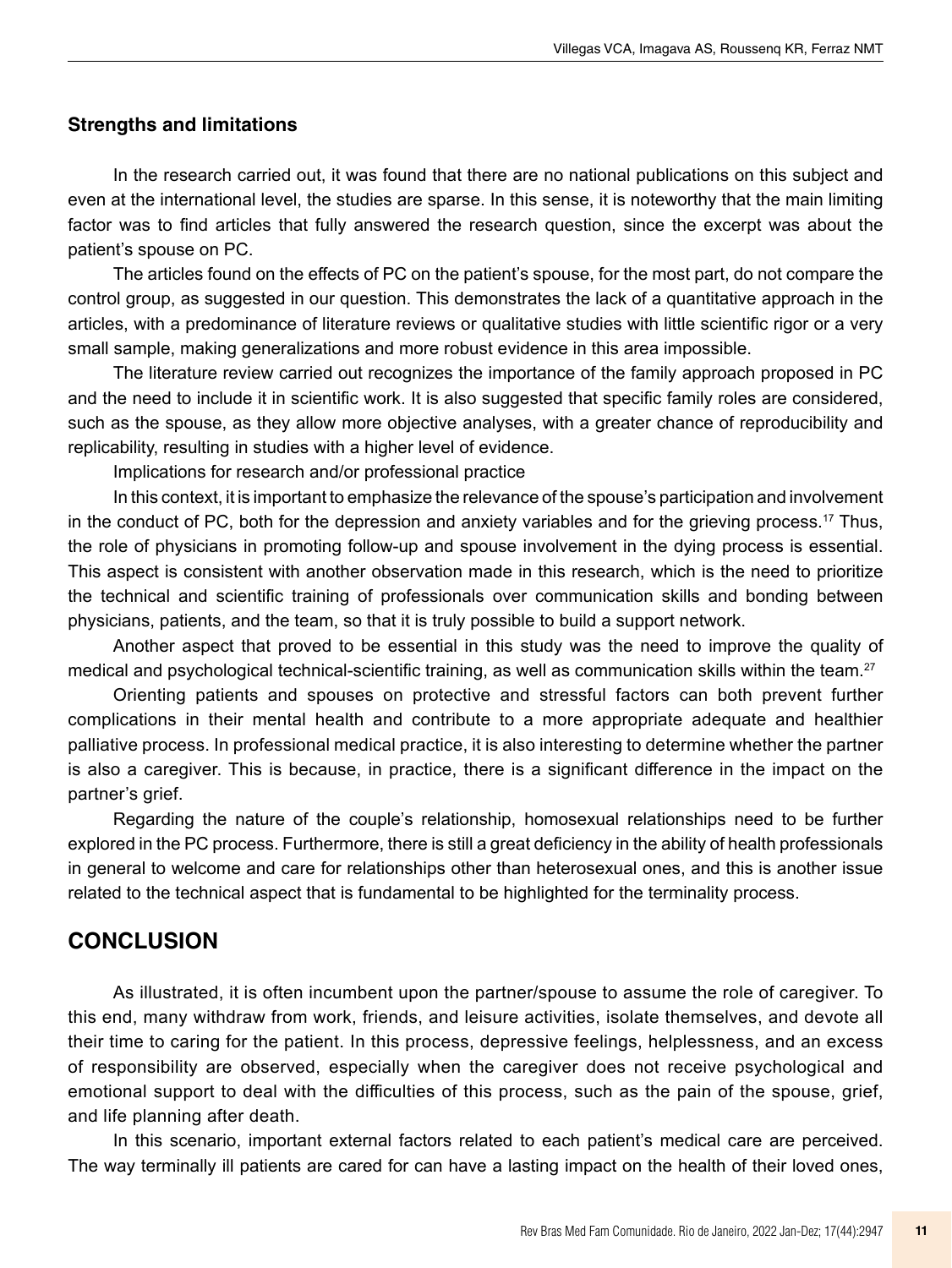especially spouses. In this study, it was found that the use of PC can provide a better understanding of the disease development process, from illness to grief. However, further research is needed to show which parts of the intervention are most useful in relation to spousal grief.

# **ACKNOWLEDGMENTS**

To Professor Elaine Rossi for her support during the Integrator Seminar course, that motivated us to write out this article, and to Marina Heller, Fernanda Copetti, and Marianne Rodrigues for their assistance in the creation of this idea.

# **CONFLICT OF INTERESTS**

Nothing to declare.

## **AUTHORS' CONTRIBUTIONS**

VCAV: Project administration, Formal analysis, Conceptualization, Data curation, Writing – original draft, Writing – review & editing, Investigation, Methodology, Software. ASI: Formal analysis, Conceptualization, Data curation, Writing – original draft, Writing – review & editing, Investigation, Methodology, Software. KRR: Formal analysis, Conceptualization, Data curation, Writing – original draft, Writing – review & editing, Investigation, Methodology, Software. NMTF: Formal analysis, Data curation, Writing – review & editing, Supervision.

## **REFERENCES**

- 1. Instituto Brasileiro de Geografia e Estatística. Censo 2010 [Internet]. 2010 [cited on Jun 13, 2020]. Available at: [https://](https://censo2010.ibge.gov.br/) [censo2010.ibge.gov.br/](https://censo2010.ibge.gov.br/)
- 2. The Economist Intelligence Unit. The 2015 quality of death index ranking palliative care across the world [Internet]. 2015 [Cited on Jan 27, 2022]. Available at: [http://www.lienfoundation.org/sites/default/files/2015%20Quality%20of%20Death%20](http://www.lienfoundation.org/sites/default/files/2015 Quality of Death )  Report.pdf
- 3. Brasil. Ministério da Saúde. Gabinete do Ministro. Comissão Intergestores Tripartite. Resolução nº 41, de 31 de outubro de 2018. Dispõe sobre as diretrizes para a organização dos cuidados paliativos, à luz dos cuidados continuados integrados, no âmbito Sistema Único de Saúde (SUS). Diário Oficial da União 23 nov 2018; Edição 225, Seção 1, p. 276. [Internet]. 2018 [Cited on 27, 2022]. Available at: https://[www.in.gov.br/web/guest/materia/-/](http://www.in.gov.br/web/guest/materia/-)asset\_publisher/Kujrw0TZC2Mb/content/ id/51520746/do1-2018-11-23-resolucao-n- 41-de-31-de-outubro-de-2018-51520710
- 4. Brasil. Ministério da Saúde. Secretaria de Atenção à Saúde. Departamento de Atenção Básica. Envelhecimento e saúde da pessoa idosa. Brasília: Ministério da Saúde; 2006.
- 5. Carvalho RT, Parsons HA. Manual de cuidados paliativos ANCP. 2ª ed. São Paulo: Academia Nacional de Cuidados Paliativos; 2012. Available at:<http://biblioteca.cofen.gov.br/wp-content/uploads/2017/05/Manual-de-cuidados->paliativos-ANCP.pdf
- 6. Carter B, McGoldrick M. A família no estágio tardio da vida. In: Carter B, McGoldrick M. As mudanças no ciclo de vida familiar. 2a ed. Porto Alegre: Artmed; 1995. p. 269-85.
- 7. Family Caregiver Alliance. Grief and loss [Internet]. 2013 [Cited on Jun 13, 2020]. Available at: https:[//www.caregiver.org/](http://www.caregiver.org/grief-and-loss) [grief-and-loss](http://www.caregiver.org/grief-and-loss)
- 8. Fernandes MA, Costa SFG, Morais GSN, Duarte MCS, Zaccara AAL, Batista PSS. Palliative care and grief: a bibliometric study. Esc Anna Nery 2016;20(4):e20160102.<https://doi.org/10.5935/1414-8145.20160102>
- 9. Brasil. Ministério da Saúde. Secretaria de Atenção à Saúde. Departamento de Atenção Básica. Cuidados paliativos e a atenção domiciliar. In: Brasil. Ministério da Saúde. Secretaria de Atenção à Saúde. Departamento de Atenção Básica. Caderno de atenção domiciliar. Ministério da Saúde. Brasília: Ministério da Saúde; 2013. p. 79-122.
- 10. Botelho LLR, Cunha CCA, Macedo M. O método da revisão integrativa nos estudos organizacionais. Gestão e Sociedade 2011;5(11):121-36.<https://doi.org/10.21171/ges.v5i11.1220>